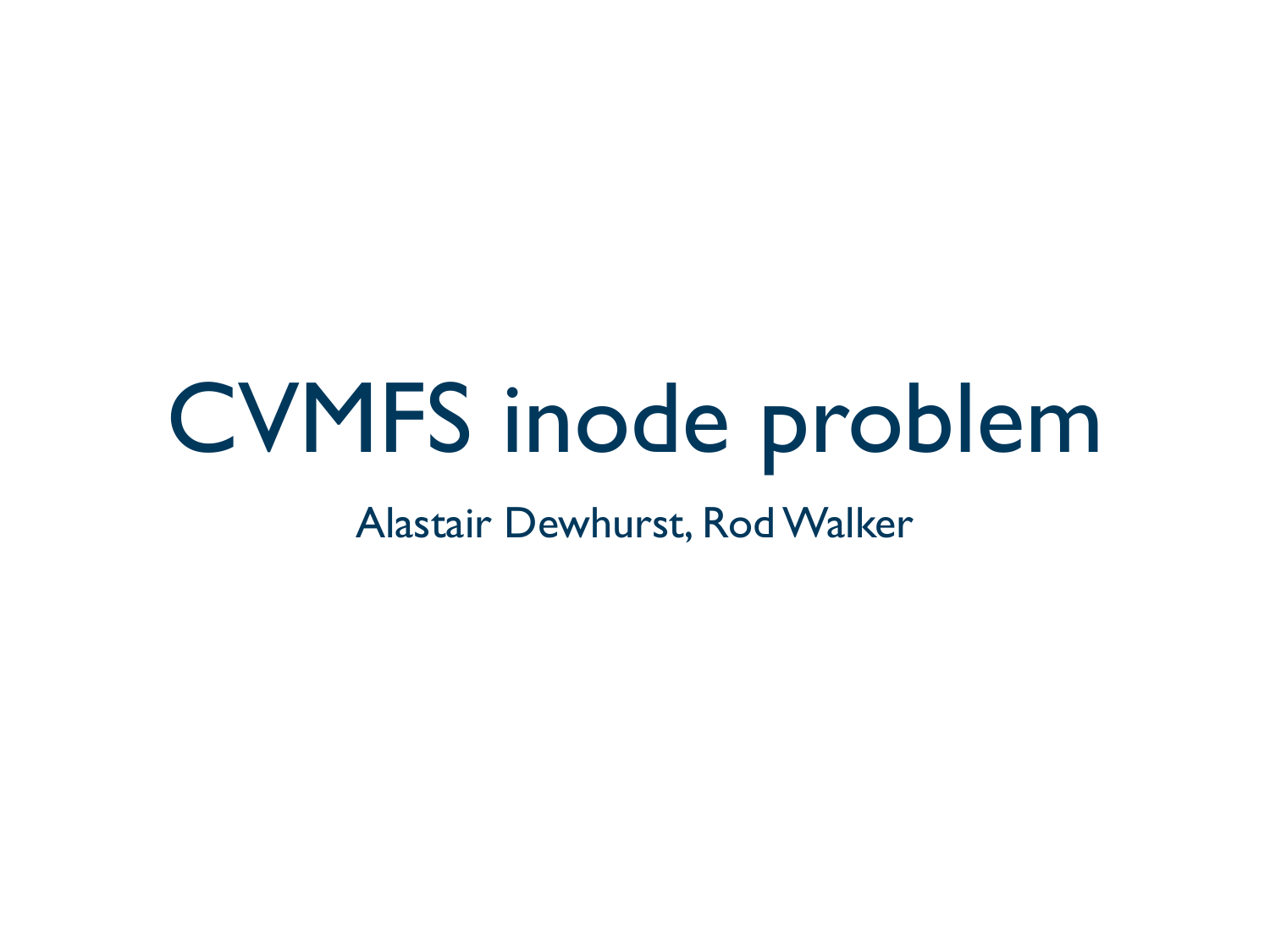## The Problem?

- If the CVMFS inode counter goes above the 32 bit limit, 32 bit applications not using 64 bit file system calls will break (e.g., most ATLAS software).
- This is most likely to affect ATLAS as we have a very large repository which updates every few hours.
- Even then, it still requires continuously mounted cymfs for multiple months  $($   $\sim$  80 days)
- As the number of slots of on machines grows, chances are CVMFS will stay mounted.



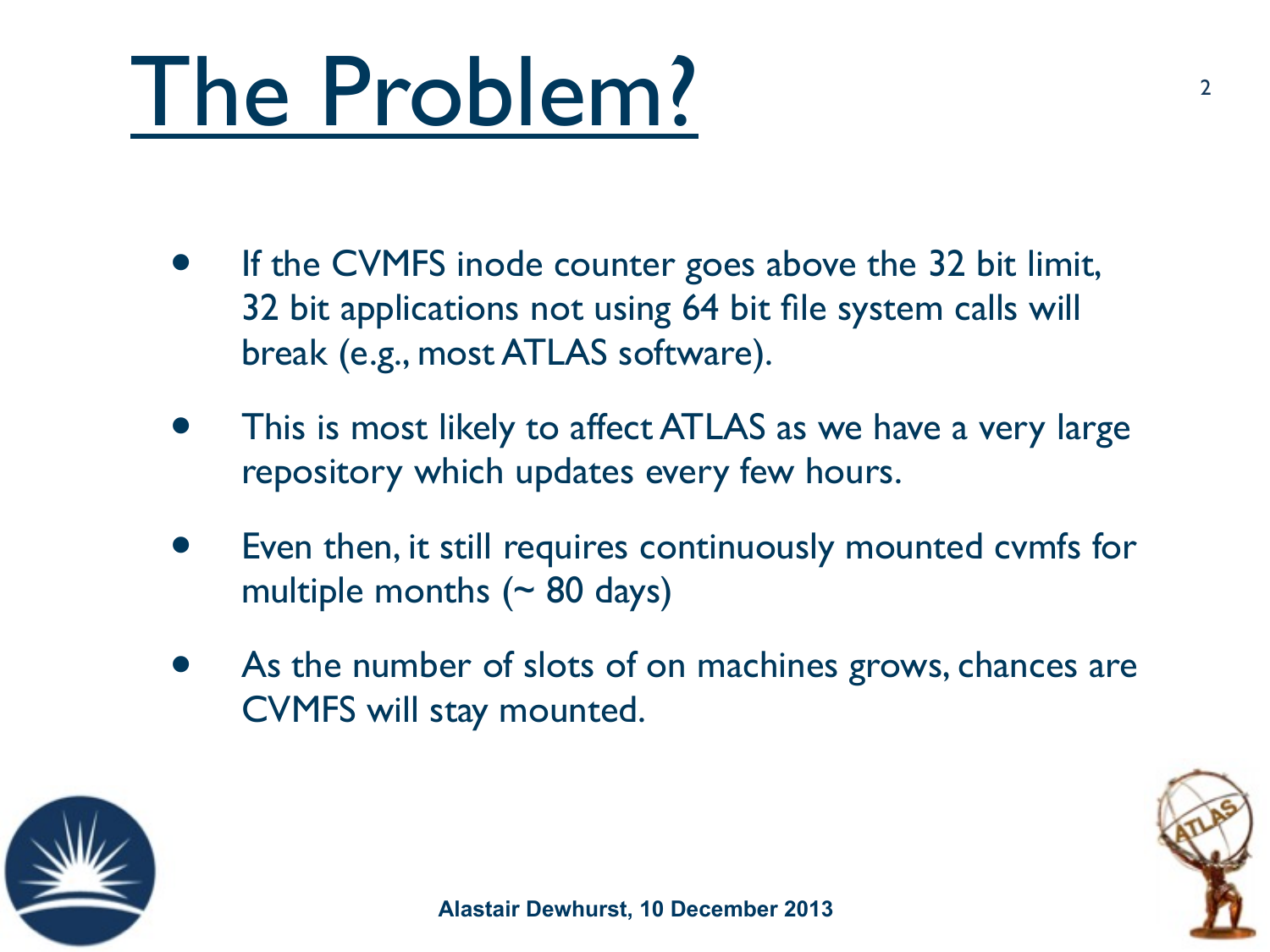## Diagnoses & Fix

- If the inode limit is reached on a machine it will start failing jobs. Will fail on whichever 32 bit application runs first (e.g., random errors).
- Shifters can use Panda link to spot flakey nodes. e.g,

[http://pandamon.cern.ch/wnlist?site=RAL-LCG2\\_SL6&jobStatus=wn&days=0.50](http://pandamon.cern.ch/wnlist?site=RAL-LCG2_SL6&jobStatus=wn&days=0.50)

Sites can check each WN by doing:

# cvmfs talk -i atlas.cern.ch internal affairs Inode Generation: init-catalog-revision: 3157 current-catalog-revision: 3870 incarnation: 2 inode generation: 4364500012

- Sites can reset the counter by doing: cvmfs\_config umount.
	- This requires that no ATLAS jobs are running.